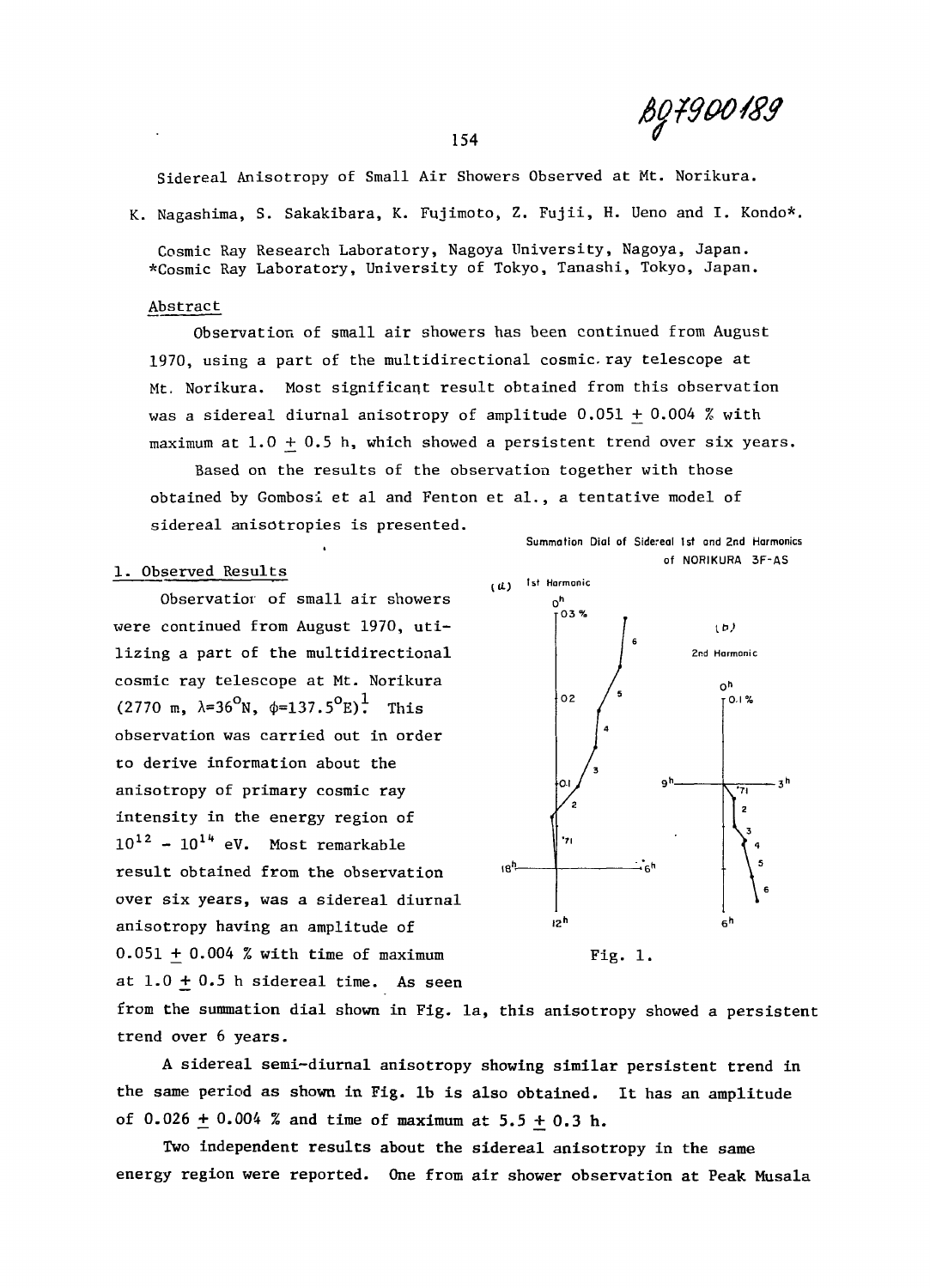by Gombosi et al<sup>2</sup>, and another from underground observation at Poatina by **Fenton et.al . Together with two other results of** *4F* **air showers and the directional air showers at Mt. Norikura, all the results are consistent with each other as shown in Fig. 2.** 

## **2. Compton-Getting Effect and Galactic Loss-Cone Model**

**The observed results described in the previous section strongly suggest the existence of sidereal anisotropy in**   $10^{12}$  -  $10^{14}$  eV region. **Especially the constancy of the sidereal vectors for** *3F* **observation through one half of a solar cycle indicates no influence of solar modulation on these observations. Further, the** 



**fact that the observed phase of the anisotropy is ~1 hr. sidereal time suggests that this is not due to the sidereal anisotropy of solar origin which has the eigen phase of 6 or 18 hr.** 

**There are two kinds of relative motion of the solar system in the Galaxy which might produce the Compton-Getting effect. One is the proper motion of the solar system relative to the local stars in the direction of 18 hr. right ascension, with speed of ~20 km/sec. Another is the motion of the solar system relative to the intersteller gaseous matter which constitutes the spiral arm in the direction of 4.0~4.7 hr. right ascension with speed of 20~30 km/sec. (Fujimoto^, Roberts"\*, cf. Table I). Cosmic ray anisotropies produced by these two relative motions are estimated and the observed vectors are corrected for the Compton-Getting effects as shown in Fig. 3 by** A **and** 0 **respectively.** 

**Since cosmic ray particles are spiralling around the intersteller magnetic field frozen in the gaseous matter, it is more likely that the observer in the solar system observes the Compton-Getting effect due to the second relative motion. Then the true galactic anisotropy has maximum in the direction 23.5 hr. for** *3F* **showers. The fact that the 1st and 2nd**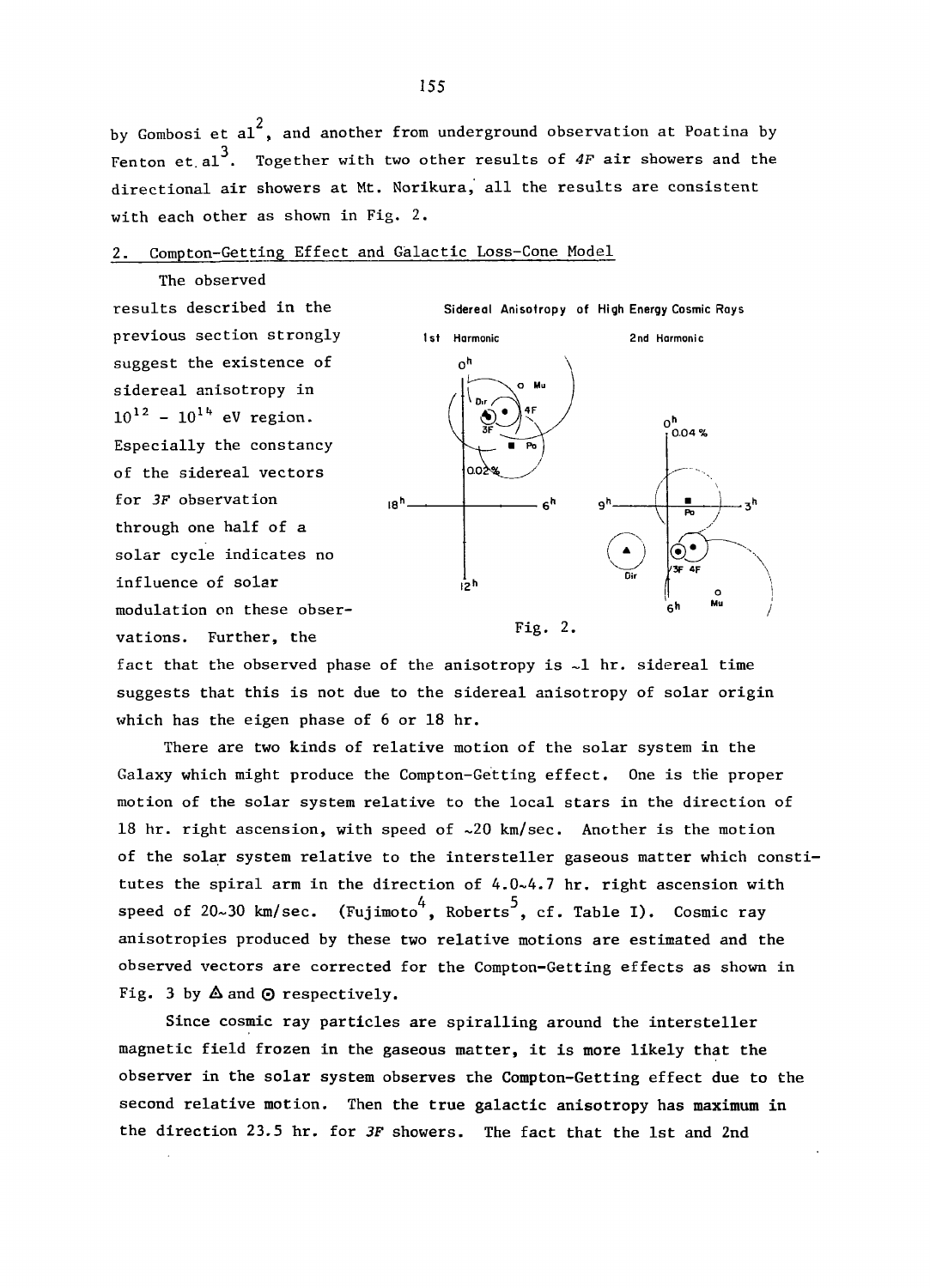| Compton-Getting Effect                                                                   | Direction   |                            |                                                                       |              | Magnitude         |  |
|------------------------------------------------------------------------------------------|-------------|----------------------------|-----------------------------------------------------------------------|--------------|-------------------|--|
|                                                                                          |             | $\ell^{\circ}$ $b^{\circ}$ | $\delta_{\mathfrak{o}}({\degree})$ $\alpha_{\mathfrak{o}}({\degree})$ |              | (2)               |  |
| Due to the proper motion<br>of solar system (20 km/s)                                    | 44          | -25                        |                                                                       | $20 \t 17.9$ | 0.031             |  |
| Due to the relative motion<br>of solar system to the<br>Orion arm $(20-30 \text{ km/s})$ | $150 - 160$ | $\sim 0$                   | $52 - 65$                                                             | $4. -4.7$    | 0.047<br>$-0.031$ |  |

harmonic vectors are different in phase by 6 hours from each other, suggests that they might be produced by the losscone type anisotropy<sup>b</sup>. In order to estimate the In order t o estimat e the direction of the reference axis and the opening angle of the loss-cone, the following facts are utilized.



As there is only a small difference in the observed diurnal vectors in the northern (Norikura and Musala) and southern (Poatina) hemispheres, the northern (Norikura and Musala) and southern (Poatina ) hemispheres, the north-south-asymmetry  $(a^2)$  in the 1st harmonics is not so large. Using while the 2nd space harmonic component  $\frac{+2}{a}$  is derived from the average of 2nd harmonics at Norikura and Poatina as 0.014 %. The ratio of  $a_2^2/a_2^2$  $2n \times 2$ nd harmonics a t North and Poatin a as $\frac{1}{2}$  $\frac{7.8}{7.8}$ 

$$
a_2^1/a_2^2 = 4 \cdot |\tan \delta \cdot \tan \delta_o| ,
$$

where  $\delta$  is the declination of average viewing direction of the telescopes. Then this gives the direction of anisotropy as  $\delta_{o} \sim 12^{\circ}$  and right ascension  $\alpha_{o}$ ~0 hr., which corresponds to the galactic latitude of  $b \sim$ -50° and longitude of 8-115° .

This direction is not exactly coincides with the general direction of the Orion arm as shown in Fig. 4, but it may represent the true direction of the magnetic line of force in the vicinity of the solar system.

Table 1.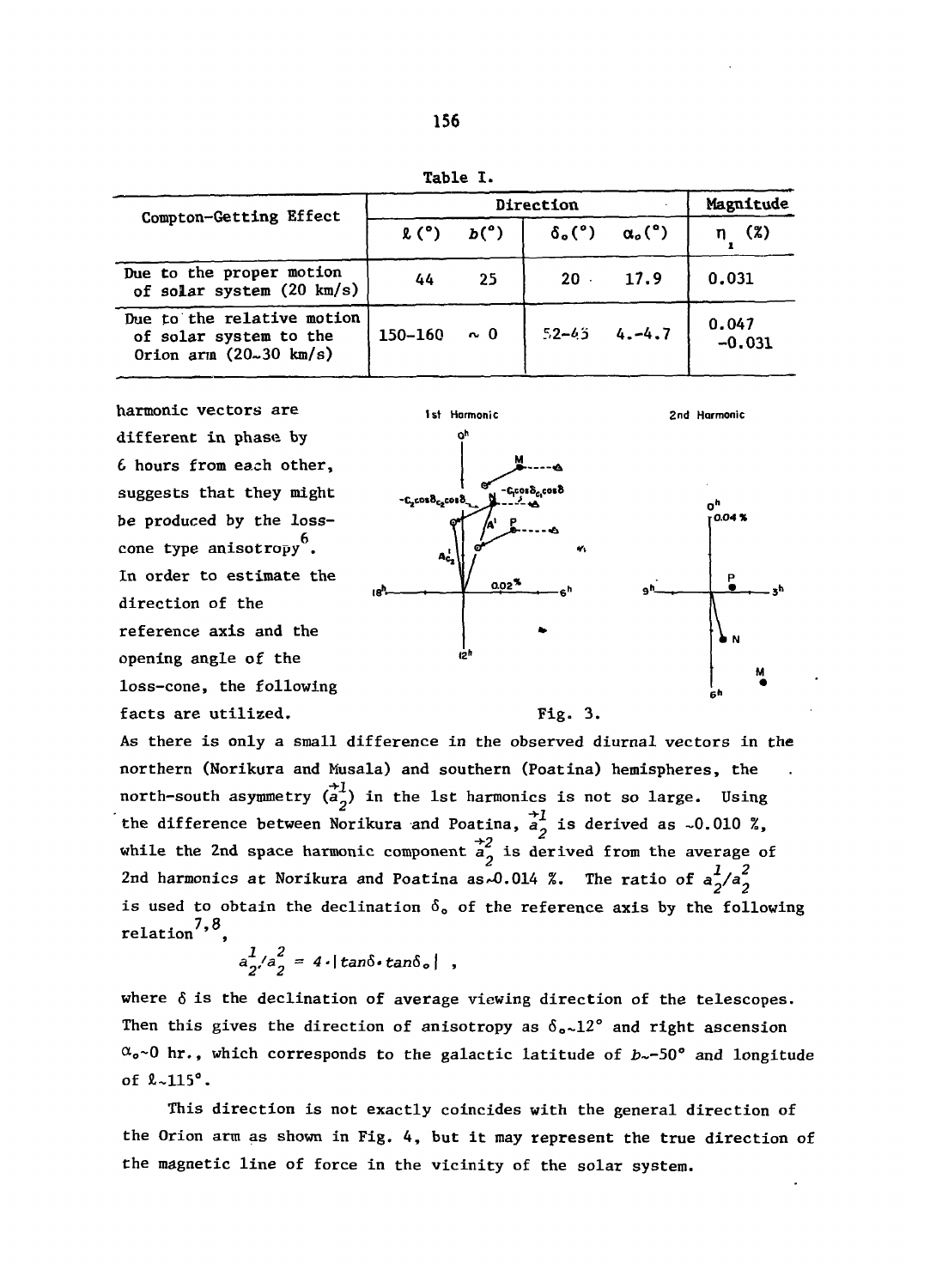



The half opening angle  $\chi_c$  of the loss-cone is estimated from the ratio  $a_2^2/a_1^1$  as ~71° by the following equations<sup>6,8</sup>.

$$
a_1^1 = \eta_1 P_1^1 (\sin \delta_0) P_1^1 (\sin \delta)
$$
  
\n
$$
a_2^2 = \eta_2 P_2^2 (\sin \delta_0) P_2^2 (\sin \delta)
$$
  
\n
$$
\eta_1 = -3/4 (\sin^2 \chi_c) \Delta I/I_o
$$
  
\n
$$
\eta_2 = -5/4 (\sin^2 \chi_c \cos \chi_c) \Delta I/I_o
$$

where  $P_n^m$  is the semi-normalized associated Legendre function,  $I_0$  is the averaged directional intensity in interstellar space and  $\Delta I$  is the decrement of the intensity from the direction in the loss cone.

These facts suggest that the observed sidereal anisotropy is produced by the diffusion of cosmic ray particles along the galactic magnetic field with some loss mechanisms in the region of the spiral-out direction from the .solar system.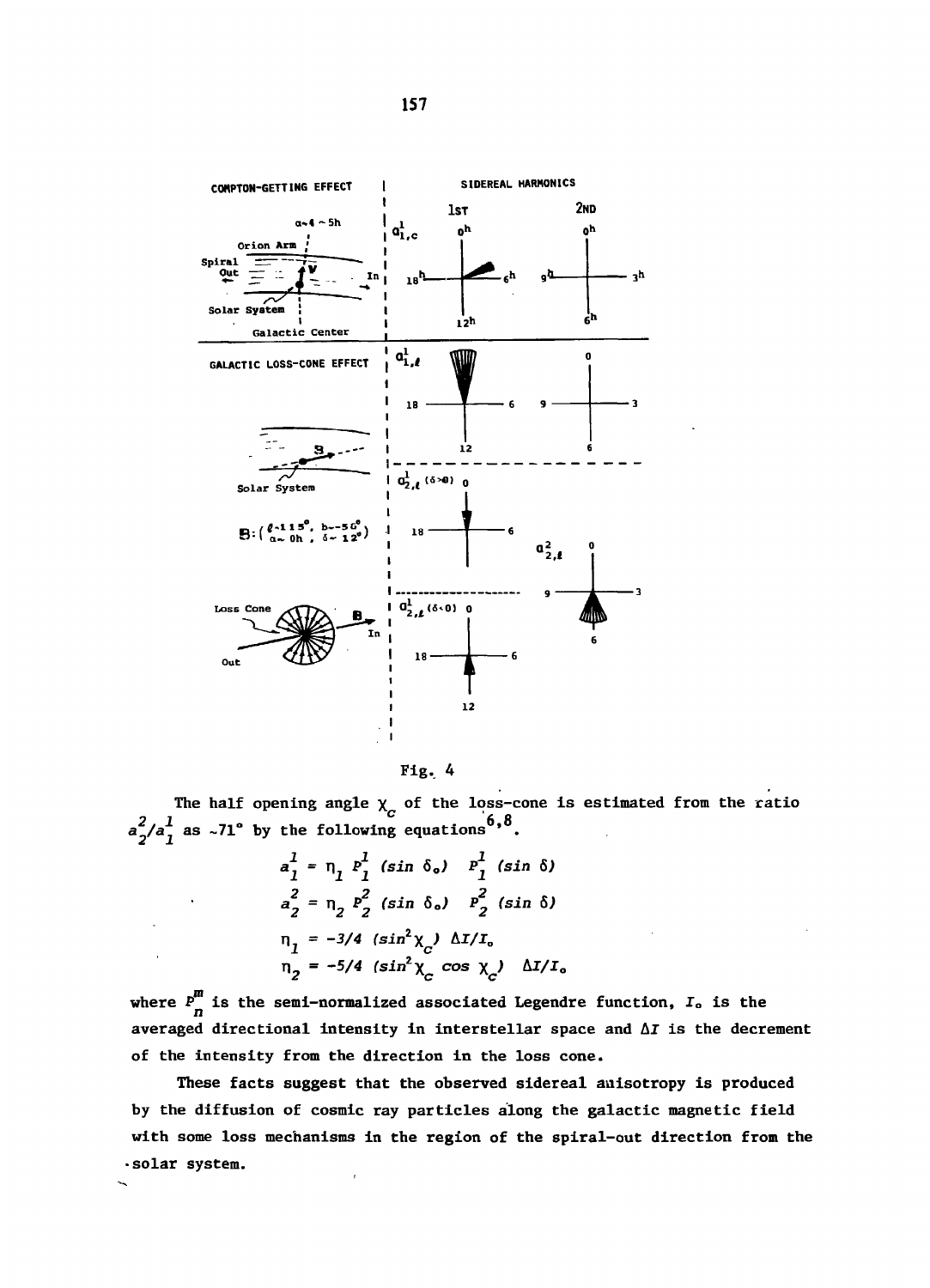## **3. Discussion s**

**The sidereal anisotropies derived from the small air shower experiments at Mt. No'-ikura together with the results from Peak Musala and Poatina, showed the existence of galactic anisotropies.** 

**Two possible origins** *of* **the observed anisotropies are discussed and**  the amount and the direction of these anisotropies ' heen derived. **One of them may be due to the motion of the solar sy**  $\mathcal{P}$  are  $\mathcal{P}$  to the **interstellar gaseous matter, and has an amplitude of -0.019 % ^nd time of maximum in ~4.4 hr. sidereal time at Mt. Norikura. Another source of tbe sidereal variation may be due to the ioss-cone-type anisotropy of the cosmic ray intensity around the galactic magnetic field, the direction of which**  is estimated as  $\alpha_0 \sim 0$  br. and  $\delta_0 \sim 12^\circ$ . The half-opening angle of the loss **cone is -71° and the decrement of the intensity from the direction in the loss cone is -0.09 %. This loss-cone-type anisotropy is considered to be due to the diffusion of cosmic ray particles in the galactic magnetic field and the less reflection of the particles from the spiral-out direction due**  to the boundary effect in the vicinity of the outer edge of the Galactic arm.

Somogyi<sup>9</sup> presented another model of the galactic anisotropy, based on the air shower observation at Peak Musala. The model is not compatible with the present one. This discrepancy may be mainly due to the insufficient statistical accuracy of observations and also to the incomplete worldwide network of the high energy cosmic ray observations, especially in the **network of the high energy cosmic ray observations, especially in the** 

**158**